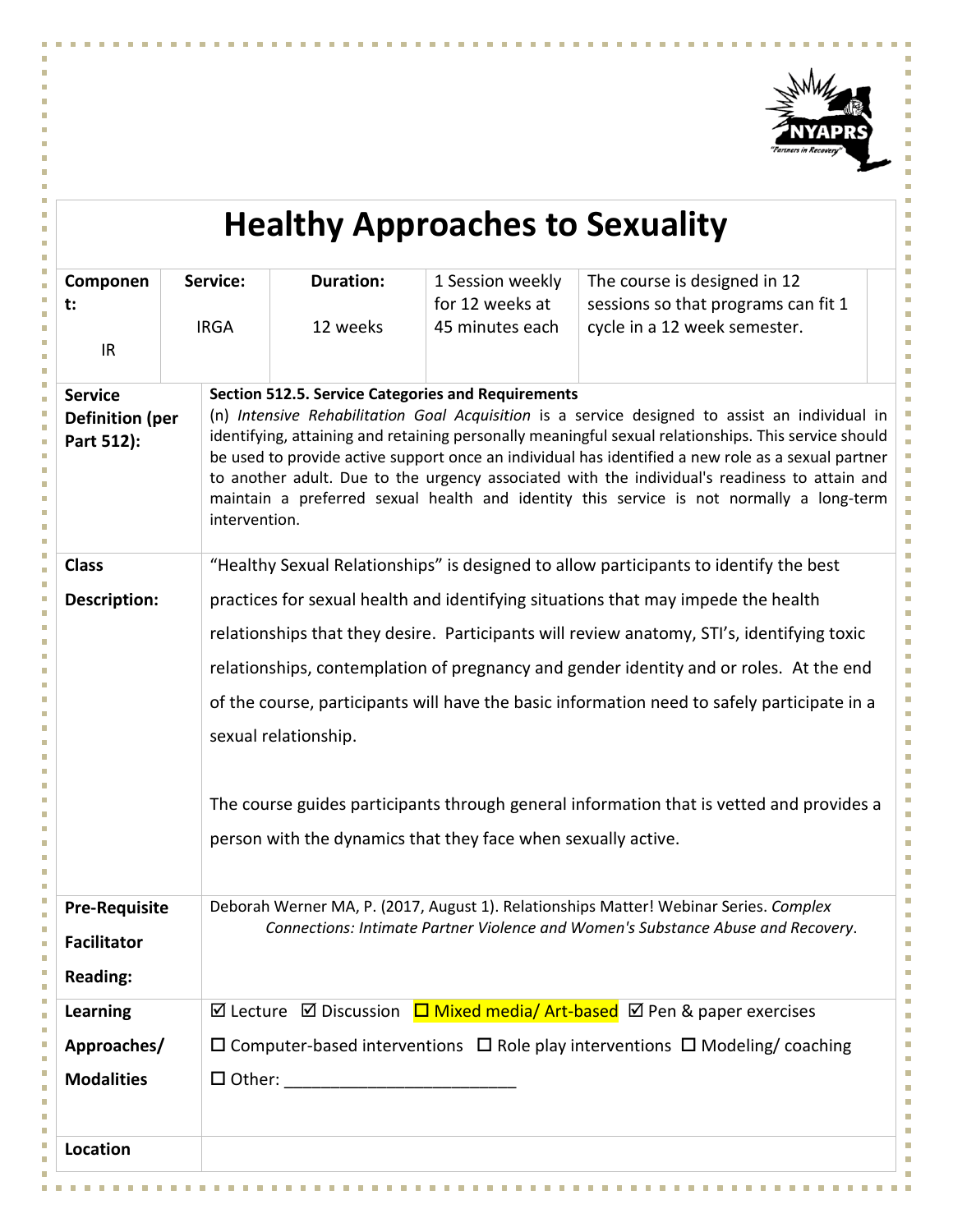| $\boxtimes$ Site-Based $\Box$ Community-Based:<br>"Healthy Sexual Relationships" is designed for people who enter a PROS program and<br>participate?<br>need support in information and fact-based material on sexual health.<br>The purpose of this group is to explore personal interests and strengths to identify their<br>personal views, goals and theories concerning future sexual activity.<br>Demonstrate an understanding of safer sexual practices and the importance of future<br>1.<br><b>Objectives:</b><br>planning.<br>2. Describe their hopes and dreams and develop practices for their future sexual<br>encounters.<br>3. Explore need for change within several life domains and identify their personal core<br>values.<br>4. Explore their strengths and how to use them to mitigate barriers to achieving their<br>sexual health goals.<br>Identify, at minimum, one new way to engage in sex health behaviors.<br>5.<br>During this class, participants will participate in reading material and watching materials<br>that give information on sexual health. The will have a participant guide that is available<br>during class and for their own perusal. They will need to reference these documents<br>throughout the length of the course. Each group member should have a folder to<br>maintain their documents for this purpose.<br>https://www.psychologytoday.com/us/articles/196912/intimacy-the-art-relationships<br>Source(s):<br>$\bullet$<br>https://www.ted.com/talks/amy_lockwood_selling_condoms_in_the_congo?referrer=p<br>$\bullet$<br>laylist-sex can we talk<br>https://www.ted.com/talks/io tillett wright fifty shades of gay<br>٠<br>https://www.ted.com/talks/al vernacchio sex needs a new metaphor here s one<br>$\bullet$<br>https://www.ted.com/talks/sue jaye johnson what we don t teach kids about sex<br>https://www.ted.com/talks/lee mokobe a powerful poem about what it feels like to be tr<br>ansgender<br>https://www.getthefacts.health.wa.gov.au/sexually-transmitted-infections<br>https://www.everydayhealth.com/sexual-health/sexual-dysfunction.aspx |                  |                |
|------------------------------------------------------------------------------------------------------------------------------------------------------------------------------------------------------------------------------------------------------------------------------------------------------------------------------------------------------------------------------------------------------------------------------------------------------------------------------------------------------------------------------------------------------------------------------------------------------------------------------------------------------------------------------------------------------------------------------------------------------------------------------------------------------------------------------------------------------------------------------------------------------------------------------------------------------------------------------------------------------------------------------------------------------------------------------------------------------------------------------------------------------------------------------------------------------------------------------------------------------------------------------------------------------------------------------------------------------------------------------------------------------------------------------------------------------------------------------------------------------------------------------------------------------------------------------------------------------------------------------------------------------------------------------------------------------------------------------------------------------------------------------------------------------------------------------------------------------------------------------------------------------------------------------------------------------------------------------------------------------------------------------------------------------------------------------------------------------------------------------|------------------|----------------|
|                                                                                                                                                                                                                                                                                                                                                                                                                                                                                                                                                                                                                                                                                                                                                                                                                                                                                                                                                                                                                                                                                                                                                                                                                                                                                                                                                                                                                                                                                                                                                                                                                                                                                                                                                                                                                                                                                                                                                                                                                                                                                                                              |                  |                |
|                                                                                                                                                                                                                                                                                                                                                                                                                                                                                                                                                                                                                                                                                                                                                                                                                                                                                                                                                                                                                                                                                                                                                                                                                                                                                                                                                                                                                                                                                                                                                                                                                                                                                                                                                                                                                                                                                                                                                                                                                                                                                                                              |                  |                |
|                                                                                                                                                                                                                                                                                                                                                                                                                                                                                                                                                                                                                                                                                                                                                                                                                                                                                                                                                                                                                                                                                                                                                                                                                                                                                                                                                                                                                                                                                                                                                                                                                                                                                                                                                                                                                                                                                                                                                                                                                                                                                                                              | Who should       |                |
|                                                                                                                                                                                                                                                                                                                                                                                                                                                                                                                                                                                                                                                                                                                                                                                                                                                                                                                                                                                                                                                                                                                                                                                                                                                                                                                                                                                                                                                                                                                                                                                                                                                                                                                                                                                                                                                                                                                                                                                                                                                                                                                              |                  |                |
|                                                                                                                                                                                                                                                                                                                                                                                                                                                                                                                                                                                                                                                                                                                                                                                                                                                                                                                                                                                                                                                                                                                                                                                                                                                                                                                                                                                                                                                                                                                                                                                                                                                                                                                                                                                                                                                                                                                                                                                                                                                                                                                              |                  |                |
|                                                                                                                                                                                                                                                                                                                                                                                                                                                                                                                                                                                                                                                                                                                                                                                                                                                                                                                                                                                                                                                                                                                                                                                                                                                                                                                                                                                                                                                                                                                                                                                                                                                                                                                                                                                                                                                                                                                                                                                                                                                                                                                              | <b>Purpose:</b>  |                |
|                                                                                                                                                                                                                                                                                                                                                                                                                                                                                                                                                                                                                                                                                                                                                                                                                                                                                                                                                                                                                                                                                                                                                                                                                                                                                                                                                                                                                                                                                                                                                                                                                                                                                                                                                                                                                                                                                                                                                                                                                                                                                                                              |                  |                |
|                                                                                                                                                                                                                                                                                                                                                                                                                                                                                                                                                                                                                                                                                                                                                                                                                                                                                                                                                                                                                                                                                                                                                                                                                                                                                                                                                                                                                                                                                                                                                                                                                                                                                                                                                                                                                                                                                                                                                                                                                                                                                                                              | <b>Class</b>     |                |
|                                                                                                                                                                                                                                                                                                                                                                                                                                                                                                                                                                                                                                                                                                                                                                                                                                                                                                                                                                                                                                                                                                                                                                                                                                                                                                                                                                                                                                                                                                                                                                                                                                                                                                                                                                                                                                                                                                                                                                                                                                                                                                                              |                  |                |
|                                                                                                                                                                                                                                                                                                                                                                                                                                                                                                                                                                                                                                                                                                                                                                                                                                                                                                                                                                                                                                                                                                                                                                                                                                                                                                                                                                                                                                                                                                                                                                                                                                                                                                                                                                                                                                                                                                                                                                                                                                                                                                                              |                  |                |
|                                                                                                                                                                                                                                                                                                                                                                                                                                                                                                                                                                                                                                                                                                                                                                                                                                                                                                                                                                                                                                                                                                                                                                                                                                                                                                                                                                                                                                                                                                                                                                                                                                                                                                                                                                                                                                                                                                                                                                                                                                                                                                                              |                  |                |
|                                                                                                                                                                                                                                                                                                                                                                                                                                                                                                                                                                                                                                                                                                                                                                                                                                                                                                                                                                                                                                                                                                                                                                                                                                                                                                                                                                                                                                                                                                                                                                                                                                                                                                                                                                                                                                                                                                                                                                                                                                                                                                                              |                  |                |
|                                                                                                                                                                                                                                                                                                                                                                                                                                                                                                                                                                                                                                                                                                                                                                                                                                                                                                                                                                                                                                                                                                                                                                                                                                                                                                                                                                                                                                                                                                                                                                                                                                                                                                                                                                                                                                                                                                                                                                                                                                                                                                                              | <b>Comments:</b> |                |
|                                                                                                                                                                                                                                                                                                                                                                                                                                                                                                                                                                                                                                                                                                                                                                                                                                                                                                                                                                                                                                                                                                                                                                                                                                                                                                                                                                                                                                                                                                                                                                                                                                                                                                                                                                                                                                                                                                                                                                                                                                                                                                                              |                  |                |
|                                                                                                                                                                                                                                                                                                                                                                                                                                                                                                                                                                                                                                                                                                                                                                                                                                                                                                                                                                                                                                                                                                                                                                                                                                                                                                                                                                                                                                                                                                                                                                                                                                                                                                                                                                                                                                                                                                                                                                                                                                                                                                                              |                  |                |
|                                                                                                                                                                                                                                                                                                                                                                                                                                                                                                                                                                                                                                                                                                                                                                                                                                                                                                                                                                                                                                                                                                                                                                                                                                                                                                                                                                                                                                                                                                                                                                                                                                                                                                                                                                                                                                                                                                                                                                                                                                                                                                                              |                  |                |
|                                                                                                                                                                                                                                                                                                                                                                                                                                                                                                                                                                                                                                                                                                                                                                                                                                                                                                                                                                                                                                                                                                                                                                                                                                                                                                                                                                                                                                                                                                                                                                                                                                                                                                                                                                                                                                                                                                                                                                                                                                                                                                                              |                  |                |
|                                                                                                                                                                                                                                                                                                                                                                                                                                                                                                                                                                                                                                                                                                                                                                                                                                                                                                                                                                                                                                                                                                                                                                                                                                                                                                                                                                                                                                                                                                                                                                                                                                                                                                                                                                                                                                                                                                                                                                                                                                                                                                                              |                  |                |
|                                                                                                                                                                                                                                                                                                                                                                                                                                                                                                                                                                                                                                                                                                                                                                                                                                                                                                                                                                                                                                                                                                                                                                                                                                                                                                                                                                                                                                                                                                                                                                                                                                                                                                                                                                                                                                                                                                                                                                                                                                                                                                                              |                  |                |
|                                                                                                                                                                                                                                                                                                                                                                                                                                                                                                                                                                                                                                                                                                                                                                                                                                                                                                                                                                                                                                                                                                                                                                                                                                                                                                                                                                                                                                                                                                                                                                                                                                                                                                                                                                                                                                                                                                                                                                                                                                                                                                                              |                  |                |
|                                                                                                                                                                                                                                                                                                                                                                                                                                                                                                                                                                                                                                                                                                                                                                                                                                                                                                                                                                                                                                                                                                                                                                                                                                                                                                                                                                                                                                                                                                                                                                                                                                                                                                                                                                                                                                                                                                                                                                                                                                                                                                                              |                  |                |
|                                                                                                                                                                                                                                                                                                                                                                                                                                                                                                                                                                                                                                                                                                                                                                                                                                                                                                                                                                                                                                                                                                                                                                                                                                                                                                                                                                                                                                                                                                                                                                                                                                                                                                                                                                                                                                                                                                                                                                                                                                                                                                                              |                  |                |
|                                                                                                                                                                                                                                                                                                                                                                                                                                                                                                                                                                                                                                                                                                                                                                                                                                                                                                                                                                                                                                                                                                                                                                                                                                                                                                                                                                                                                                                                                                                                                                                                                                                                                                                                                                                                                                                                                                                                                                                                                                                                                                                              |                  |                |
|                                                                                                                                                                                                                                                                                                                                                                                                                                                                                                                                                                                                                                                                                                                                                                                                                                                                                                                                                                                                                                                                                                                                                                                                                                                                                                                                                                                                                                                                                                                                                                                                                                                                                                                                                                                                                                                                                                                                                                                                                                                                                                                              |                  |                |
|                                                                                                                                                                                                                                                                                                                                                                                                                                                                                                                                                                                                                                                                                                                                                                                                                                                                                                                                                                                                                                                                                                                                                                                                                                                                                                                                                                                                                                                                                                                                                                                                                                                                                                                                                                                                                                                                                                                                                                                                                                                                                                                              |                  |                |
|                                                                                                                                                                                                                                                                                                                                                                                                                                                                                                                                                                                                                                                                                                                                                                                                                                                                                                                                                                                                                                                                                                                                                                                                                                                                                                                                                                                                                                                                                                                                                                                                                                                                                                                                                                                                                                                                                                                                                                                                                                                                                                                              |                  |                |
|                                                                                                                                                                                                                                                                                                                                                                                                                                                                                                                                                                                                                                                                                                                                                                                                                                                                                                                                                                                                                                                                                                                                                                                                                                                                                                                                                                                                                                                                                                                                                                                                                                                                                                                                                                                                                                                                                                                                                                                                                                                                                                                              |                  |                |
|                                                                                                                                                                                                                                                                                                                                                                                                                                                                                                                                                                                                                                                                                                                                                                                                                                                                                                                                                                                                                                                                                                                                                                                                                                                                                                                                                                                                                                                                                                                                                                                                                                                                                                                                                                                                                                                                                                                                                                                                                                                                                                                              |                  |                |
|                                                                                                                                                                                                                                                                                                                                                                                                                                                                                                                                                                                                                                                                                                                                                                                                                                                                                                                                                                                                                                                                                                                                                                                                                                                                                                                                                                                                                                                                                                                                                                                                                                                                                                                                                                                                                                                                                                                                                                                                                                                                                                                              |                  |                |
|                                                                                                                                                                                                                                                                                                                                                                                                                                                                                                                                                                                                                                                                                                                                                                                                                                                                                                                                                                                                                                                                                                                                                                                                                                                                                                                                                                                                                                                                                                                                                                                                                                                                                                                                                                                                                                                                                                                                                                                                                                                                                                                              |                  |                |
|                                                                                                                                                                                                                                                                                                                                                                                                                                                                                                                                                                                                                                                                                                                                                                                                                                                                                                                                                                                                                                                                                                                                                                                                                                                                                                                                                                                                                                                                                                                                                                                                                                                                                                                                                                                                                                                                                                                                                                                                                                                                                                                              |                  |                |
|                                                                                                                                                                                                                                                                                                                                                                                                                                                                                                                                                                                                                                                                                                                                                                                                                                                                                                                                                                                                                                                                                                                                                                                                                                                                                                                                                                                                                                                                                                                                                                                                                                                                                                                                                                                                                                                                                                                                                                                                                                                                                                                              |                  |                |
|                                                                                                                                                                                                                                                                                                                                                                                                                                                                                                                                                                                                                                                                                                                                                                                                                                                                                                                                                                                                                                                                                                                                                                                                                                                                                                                                                                                                                                                                                                                                                                                                                                                                                                                                                                                                                                                                                                                                                                                                                                                                                                                              |                  |                |
|                                                                                                                                                                                                                                                                                                                                                                                                                                                                                                                                                                                                                                                                                                                                                                                                                                                                                                                                                                                                                                                                                                                                                                                                                                                                                                                                                                                                                                                                                                                                                                                                                                                                                                                                                                                                                                                                                                                                                                                                                                                                                                                              |                  | $\overline{2}$ |

L.

**COLLEGE** 

T,

m.

 $\label{eq:2.1} \mathbf{u}^{\top} \mathbf{u}^{\top} = \mathbf{u}^{\top} \mathbf{u}^{\top} \mathbf{u}^{\top} = \mathbf{u}^{\top} \mathbf{u}^{\top} \mathbf{u}^{\top} = \mathbf{u}^{\top} \mathbf{u}^{\top} \mathbf{u}^{\top}$ 

**COLLEGE** 

**CONTRACTOR**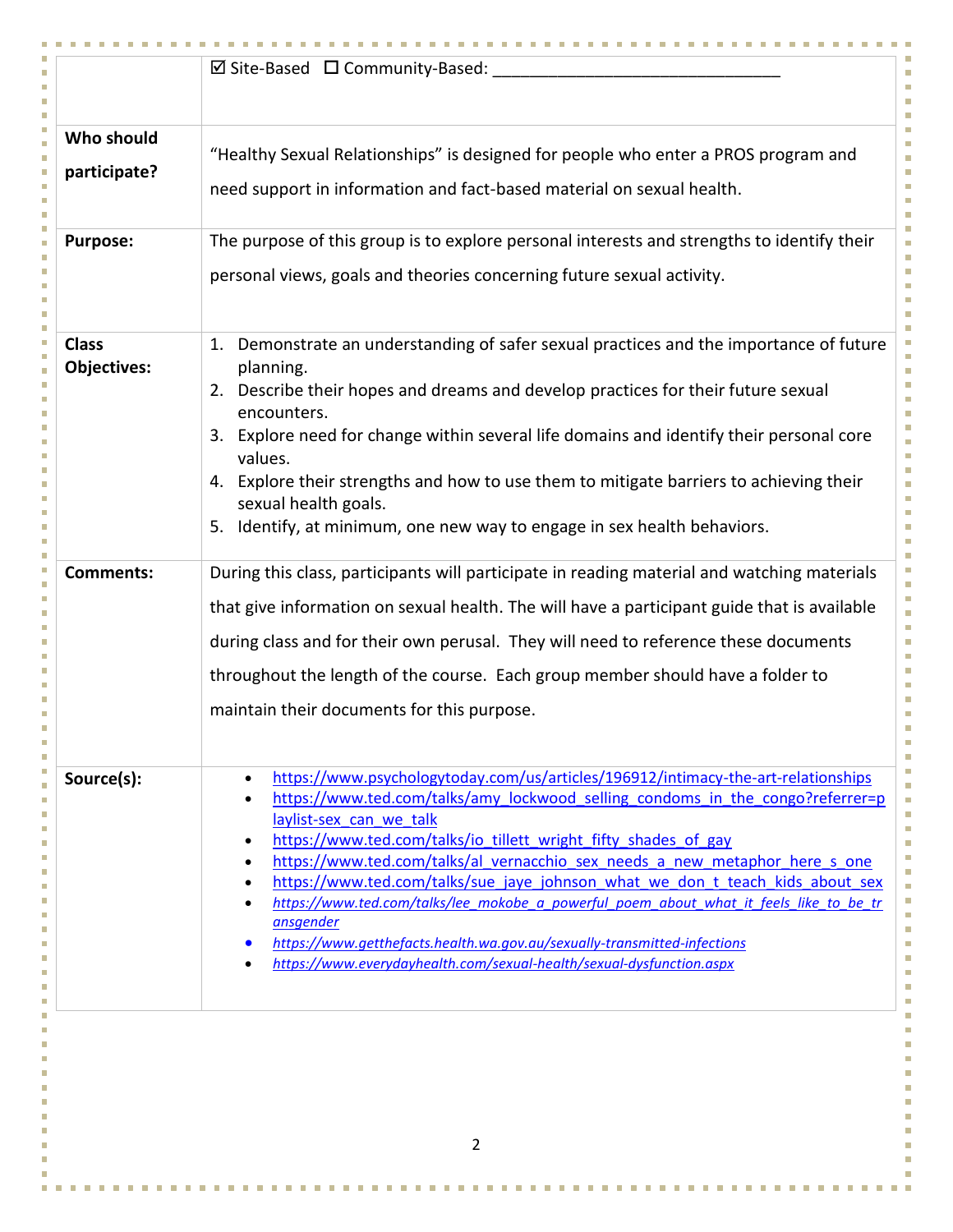|            | Table of Contents                                                                                                                                                                                                                                                                                                                                                                    |
|------------|--------------------------------------------------------------------------------------------------------------------------------------------------------------------------------------------------------------------------------------------------------------------------------------------------------------------------------------------------------------------------------------|
| Session 1: | <b>Introduction to Course</b>                                                                                                                                                                                                                                                                                                                                                        |
|            | This class is designed for introductions, establishing group purpose and creating group norms.<br>Participants will establish commonality and develop trust.                                                                                                                                                                                                                         |
| Session 2: | <b>The Language</b>                                                                                                                                                                                                                                                                                                                                                                  |
|            | This class is designed for people to understand the desired language to use in the future<br>discussions about anatomy and sexual activity.                                                                                                                                                                                                                                          |
| Session 3: | <b>Avoiding Toxic Relationships</b>                                                                                                                                                                                                                                                                                                                                                  |
|            | This class is designed for people to determine the signs and symptoms of relationships that are<br>dangerous to them physically and mentally. The participants are introduced to the ways that<br>partners may limit and restrict their access to others and resources. This is designed to give<br>participants an overview of the ways that they may be manipulated and or abused. |
| Session 4: | <b>Intimacy</b>                                                                                                                                                                                                                                                                                                                                                                      |
|            | This class is designed for participants to understand the importance of identifying personal core<br>values and how that directly relates to the development of their capacity to be intimate with<br>other persons. The scoring guide will help participants to see and hear the components of<br>intimacy and ask themselves what they need to work on and expect from a partner.  |
| Session 5: | Let's Talk about Sex.                                                                                                                                                                                                                                                                                                                                                                |
|            | This class is designed for participants to identify their personal thoughts and beliefs about sex in<br>general. The two videos embedded in the power point allow the participants to be exposed to<br>two different viewpoints that are presented. Questions are provided for group discussion and<br>further processing.                                                           |
| Session 6: | <b>Sexual Consent</b>                                                                                                                                                                                                                                                                                                                                                                |
|            | Participants will be shown the ways that consent can be given. They will understand who can<br>give consent and how to gain consent for sexual activity.                                                                                                                                                                                                                             |
| Session 7: | <b>Gender and Gender Identity</b>                                                                                                                                                                                                                                                                                                                                                    |
|            | Participants will be given the latest information about the ways that society and individuals<br>identify their roles and identity. Participants will watch a video that explores the many different<br>ways that a person may self-identify and how that relates to partnerships. Discussion questions<br>are provided for further discussion and processing.                       |

'n.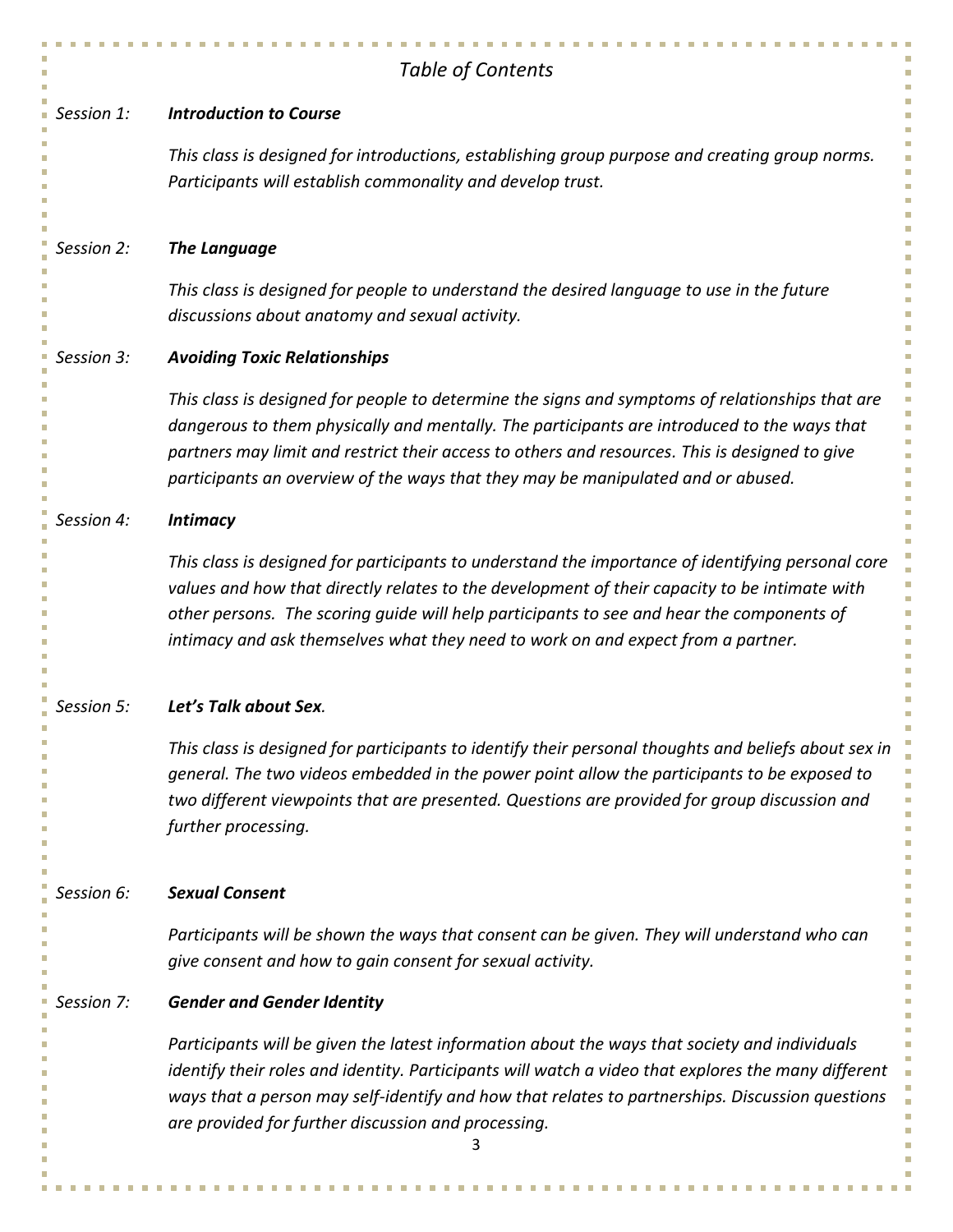| Session 8:                      | <b>Sexual Preference</b>                                                                                                                                                                                                                                                                                      |
|---------------------------------|---------------------------------------------------------------------------------------------------------------------------------------------------------------------------------------------------------------------------------------------------------------------------------------------------------------|
|                                 | Participants will gain information on the many ways that people experience attraction and how<br>attraction is different that gender.                                                                                                                                                                         |
| Session 9:                      | Contraception                                                                                                                                                                                                                                                                                                 |
|                                 | This class addresses how one can protect themselves from STI's and unwanted pregnancy. The<br>embedded video gives perspective on why people are uncomfortable with condoms.                                                                                                                                  |
| Session 10:                     | <b>Sexually Transmitted Infections</b>                                                                                                                                                                                                                                                                        |
|                                 | Participants are shown the basic facts about the STI's that are most common. The information is<br>presented in a short "curable"/"non-curable" format. There is the option to follow a link<br>for further information                                                                                       |
| Session 11:                     | <b>Sexual Dysfunction</b>                                                                                                                                                                                                                                                                                     |
|                                 | Participants are introduced to the most common causes of sexual dysfunction and what their<br>choices are to address.                                                                                                                                                                                         |
| Session 12:                     | <b>Intimacy</b>                                                                                                                                                                                                                                                                                               |
| ш<br>Ш<br>Ш<br>П<br>П<br>П<br>Ш | The final session is designed to wrap up the course in a way that returns to participants to the<br>idea of safety and wellness in a relationship. At this point in the course a participant should have<br>basic information that facilitates informed choices about sex.<br>П<br>Ш<br>П<br>П<br>Ш<br>H<br>Ш |

 $\overline{\phantom{a}}$ m. × m. ×  $\mathbf{u}$ m. m. m.  $\mathbf{r}$  $\mathcal{L}_{\mathcal{A}}$ m.  $\blacksquare$  $\mathcal{L}_{\mathcal{A}}$  $\mathbf{u}$ 

n. T. ш  $\overline{\phantom{a}}$ 

J. T,

J.

 $\overline{\phantom{a}}$ a.

ò.  $\overline{\phantom{a}}$ 

 $\bar{\mathbf{r}}$ 

×

п

Ĥ,

Ì,

Ì. Ì,

Ì.

Ī. Ì.

×

L.

T.

m. m. × m.  $\overline{\phantom{a}}$ ×  $\mathbf{u}$ m. m.  $\mathcal{L}_{\mathcal{A}}$ m. m.  $\sim$  $\mathbf{r}$  $\mathcal{C}$  $\mathbf{u}$  $\mathcal{C}^{\mathcal{A}}$ n. n.  $\blacksquare$ à.

× **IT**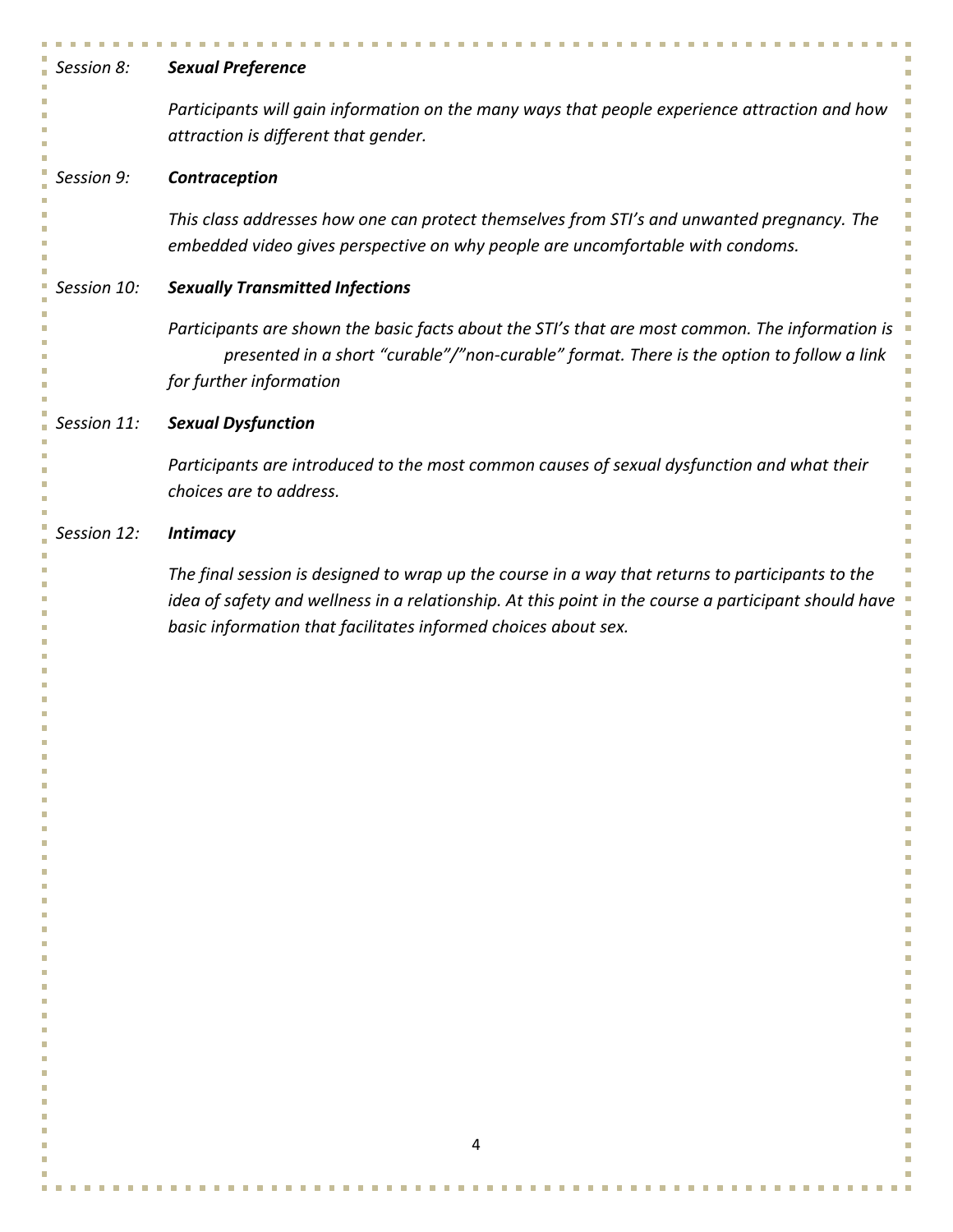## **Facilitator Practice Considerations**

## **ROPES METHOD**

**Review** – This is the first step in ROPES. Its purpose is to prepare individuals' readiness for the class. This is done by having students relate to the topic you are about to teach (5-10 minutes)

**Overview** – The purpose of the Overview is to inform students about the context and importance of the lesson. A learning outcome and agenda should be included (2-5 minutes)

**Presentation** – The purpose of the Presentation is to impart the essential information needed to learn a new skill (15-20 minutes)

**Exercise** – The purpose of the Exercise is to have students perform and repeat the new skill. Assign activities that require students to practice the new skill. The activity should be narrowly focused on the new skill only. Include all the characteristics of the new skill as presented in the previous step (15 minutes)

**Summary** – The purpose of the Summary is to briefly reiterate what was covered in the lesson. This step brings the lesson to a close. Cover the key points of the skill steps. Include the same characteristics of the skill that was used in the previous steps. No new information should be introduced here (2-5 minutes)

## **ARCH Principles**